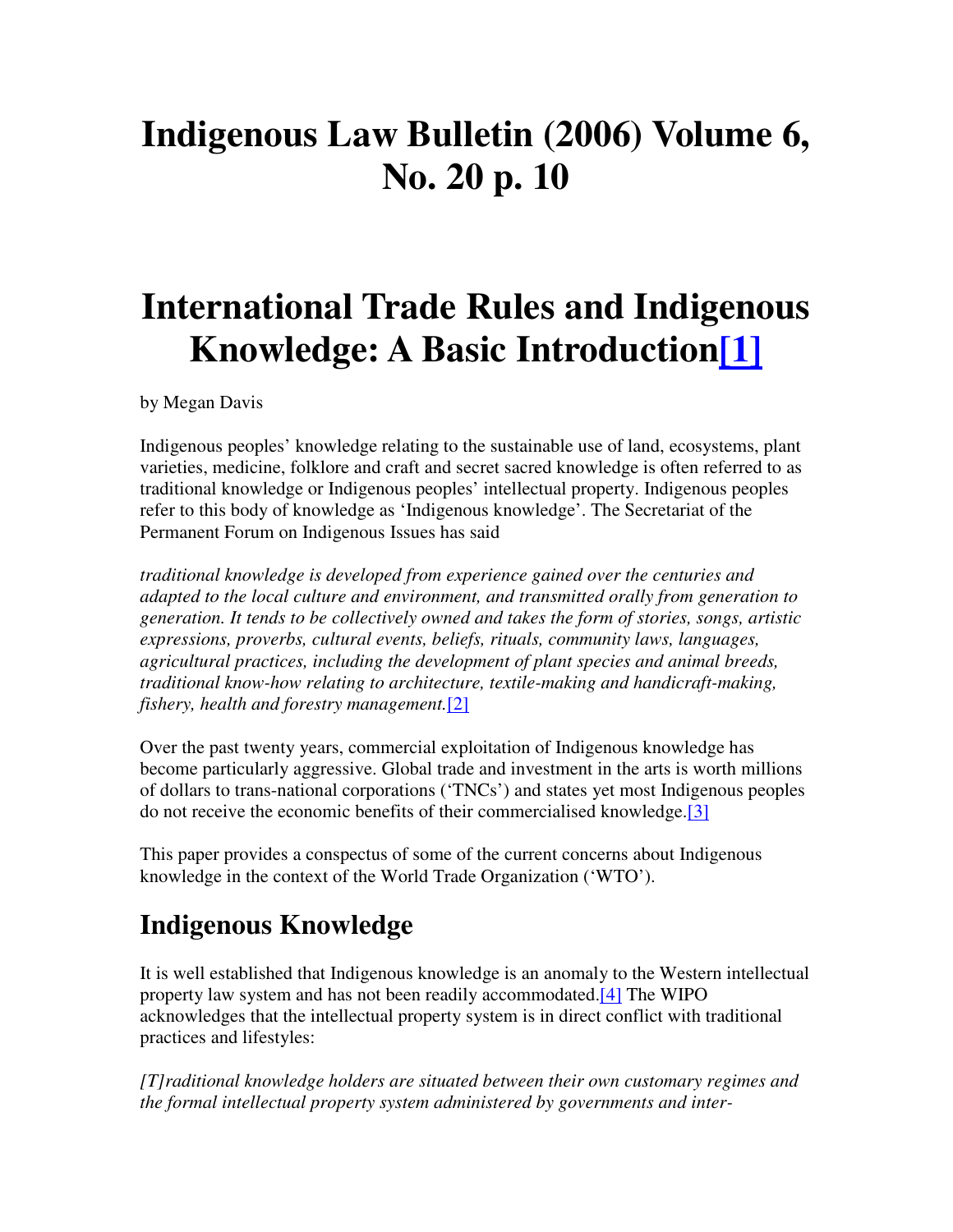*governmental organizations such as WIPO. ... The intellectual property needs of traditional knowledge holders receive their complexity, diversity and relevance from multiple intersections of these factors.*[5]

The problematic nature of these systems is also the result of inequalities in bargaining power between Indigenous peoples and the state. These inconsistencies are often overlooked by WTO member states, policy makers and TNCs.

*Indigenous peoples feel that the current approaches to traditional knowledge...have not necessarily corresponded to Indigenous views, and that the existing patent and copyrights system of protection does not adequately address their collective rights...*[6]

Moreover, many Indigenous peoples argue that Indigenous knowledge, its possession and uses are inherently inimical to the motivations of international trade and intellectual property protections – the acquisition and protection of monetary benefit for intellectual and creative output.

*The commodification of traditional knowledge is inherently problematic ... that commercialisation is not always desired and the regulated use of intellectual property rights is regarded as culturally inappropriate.*[7]

According to Dr Erica-Irene Daes, former Chairperson Rapporteur of the United Nations ('UN') Working Group on Indigenous Populations in her study on the protection of the cultural and intellectual property of Indigenous peoples,

*Indigenous peoples do not view their heritage in terms of property ... but in terms of community and individual responsibility. Possessing a song or medical knowledge carries with it certain responsibilities to show respect to and maintain a reciprocal relationship with the human beings, animals, plants and places with which the song, story or medicine is connected.*[8]

#### **Exploitation of Indigenous Knowledge**

Indigenous peoples argue that if Indigenous knowledge is to be exploited for enormous commercial benefit, the profits should be shared by Indigenous communities and the contribution of Indigenous knowledge to advances in science and technology should be acknowledged.[9]

A stark example of such exploitation is evident in the complicity of intellectual property laws advancing bio-piracy and theft of Indigenous knowledge. Patent offices in developed countries have granted patents over genetic resources of Indigenous communities without their consent and without economic benefit flowing to the communities. There have been claims of individuals and corporations using over-broad patent claims to appropriate material obtained from genes.<sup>[10]</sup> There are also concerns relating to cell lines and genes under the Human Genome Diversity Project and bioprospecting of Indigenous peoples' cells continues unabated.[11]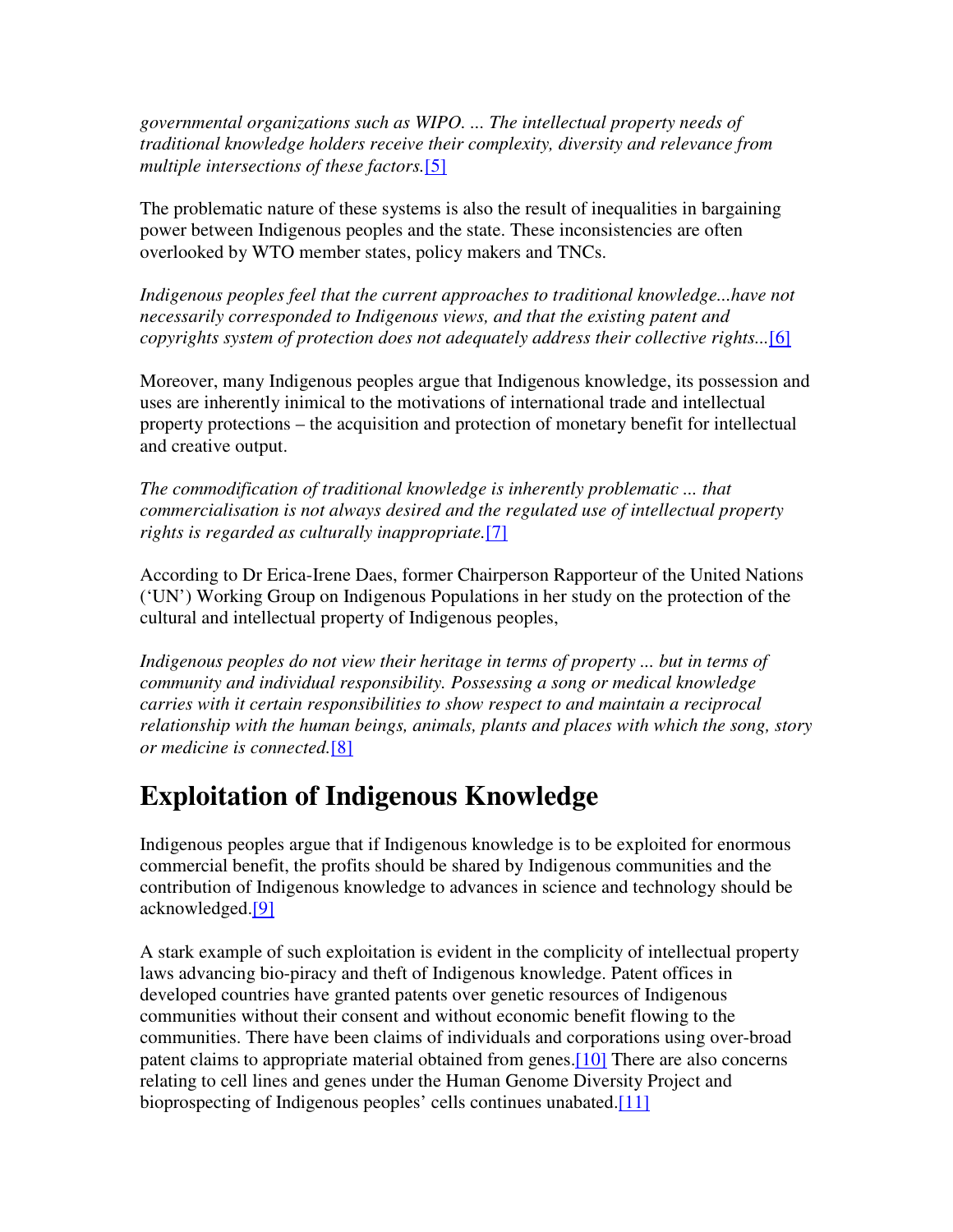#### **WTO Trade Related Aspects of Intellectual Property ('TRIPS')**

The WTO Trade Related Aspects of Intellectual Property ('TRIPS') Agreement is annexed to the *Final Act Embodying the Results of the Uruguay Round of Multilateral Trade Negotiations* and came into force in 1995.[12] TRIPS seeks the harmonisation of trade related intellectual property rights through standards for the enforcement of these rights such as copyright and patents.

Indigenous peoples have a number of concerns with TRIPS. Of particular concern is Article 8:

*Members may...adopt measures necessary to protect public health and nutrition, and to promote the public interest in sectors of vital importance to their socio-economic and technological development, provided that such measures are consistent with the provisions of this Agreement.*

There are concerns regarding the effectiveness of this article and that the TRIPS Agreement could be manipulated to the detriment of the development of *sui generis* intellectual property systems.

Another significant challenge of TRIPS relates to patent protection. According to Caroline Dommen:

*Implicit in the TRIPs Agreement's criteria for a patent claim is that there must be an identifiable inventor. This definition almost immediately dismisses the knowledge systems and innovations of Indigenous peoples and farmers because they innovate communally, over long periods of time. Their innovations are often for the common good and are not intended for industrial application or financial benefit.*[13]

Indigenous peoples are also concerned as to how TRIPS directly relates to the success of the implementation of the *Convention on Biological Diversity* ('CBD'). It is unclear as to whether the CBD and TRIPS conflict or are potentially complementary.<sup>[14]</sup>

The CBD promotes the role of member states as having sovereign rights over the biological diversity within their borders and the authority to determine access to these resources in accordance with national legislation. Moreover, the CBD asserts that access to genetic resources must be obtained with the prior and informed consent of CBD parties and mutually agreed terms.[15] This contrasts with the TRIPS Agreement that promotes technological innovation through the principle of legal certainty and the universalisation of Western intellectual property systems. TRIPS obliges member states to provide product patents for micro-organisms and non-biological and microbiological processes whereas the CBD asserts its objective as at the discretion of the state.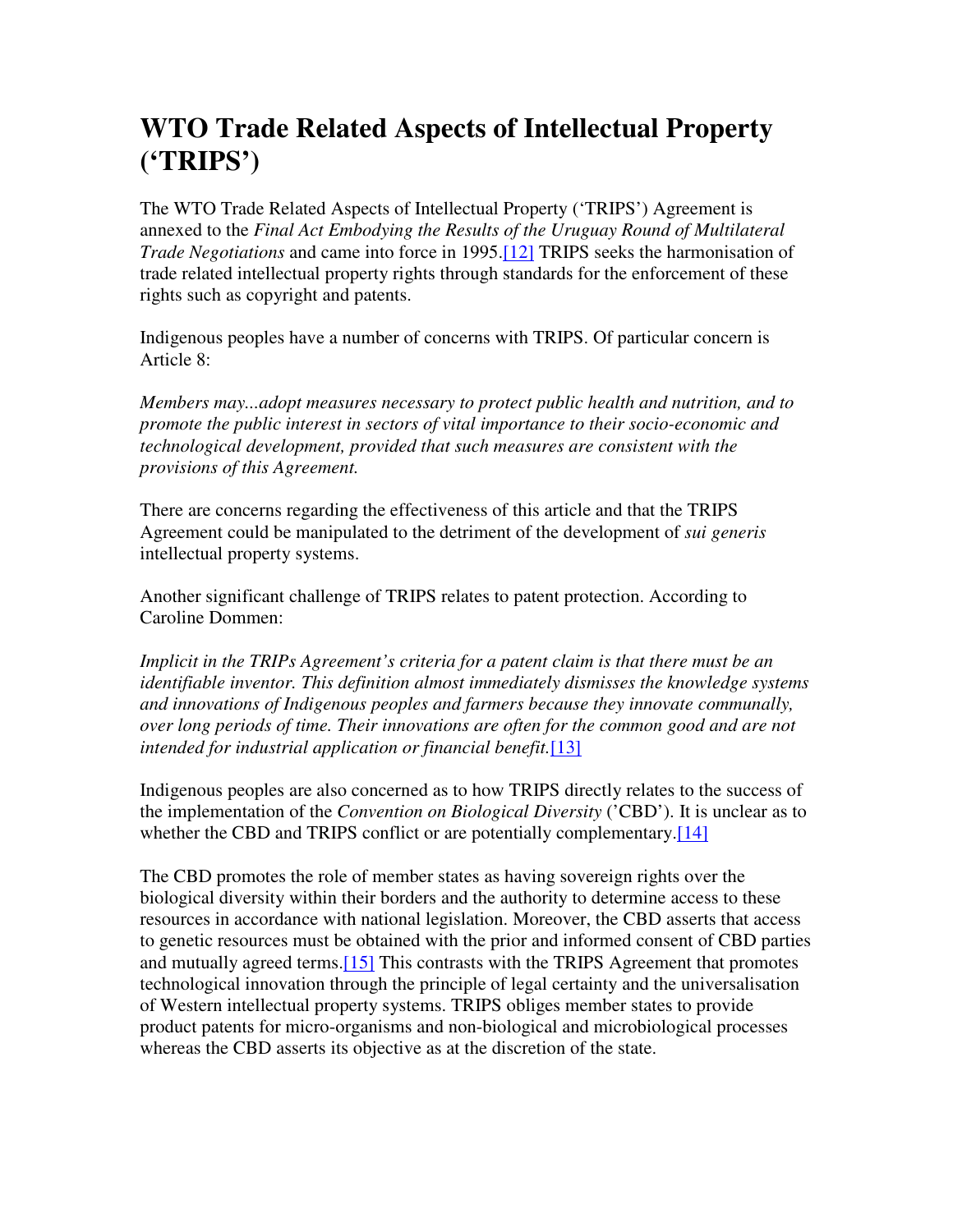The Australian Government has raised its concerns with the TRIPS Council regarding the potential inconsistency between the requirement to access genetic resources under Article 15 of the CBD and the conditions for the grant of a valid patent under Article 27 of TRIPS.[16] In the *Doha WTO Ministerial 2001: Ministerial Declaration*, members of the WTO called for the Council for TRIPS 'to examine... the relationship between the TRIPS Agreement and the Convention on Biological Diversity [and] the protection of traditional knowledge and folklore.'[17]

In the context of Article  $8(i)$  of the CBD, which compels members to 'respect, preserve and maintain knowledge, innovations and practices of Indigenous and local communities embodying traditional lifestyles,' there has also been criticism from Indigenous groups.

*It has been noted, for example, that the phrase 'embodying traditional lifestyles' suggests that this provision applies only to 'Indigenous peoples who are isolated, fossilised in some cultural time-warp living in a never changing present', and excludes peoples who have 'adapted their lifestyles to reflect the contemporary and continuing colonial situation in which [they] find [themselves.]'*[18]

According to Fergus McKay, Article 8 (j) is 'substandard' when compared with the Organization of American States ('OAS') and UN Declarations relating to Indigenous peoples' intellectual property and when the provision is subject to national legislation:

*In the first place, it is rendered inoperable, or at least subject to manipulation, in most cases due to the clause 'subject to...national legislation,' as most states' legislation precludes the recognition of Indigenous intellectual property rights. This is even more the case given the emphasis placed upon intellectual property rights in international trade agreements, that protect the expropriator of Indigenous knowledge and culture rather than the Indigenous originators. Second, it only protects Indigenous intellectual property when relevant for 'conservation or sustainable use of biological diversity' and; finally, it merely 'encourages' the sharing of benefits derived from Indigenous knowledge.*[19]

## **Conclusion**

More broadly though, in relation to the concerns of Indigenous knowledge, awareness and discussion of the problems relating to the TRIPS Agreement and traditional knowledge, the relationship with CBD and issues with patent laws, has increased. As Bryan Mercurio states:

*WTO Member States and interested observers have recognised that significant gaps exist in the agreement with respect to patent protection and access to life-saving medicines in developing and least-developed countries ('LDCs'); but finding and agreeing on improvements to the system has proven to be a much harder proposition.*[20]

There are many intellectual property scholars, Gervais and Oguamanam et al, who are emphatic in their argument that TRIPS does not necessarily represent a wholesale negative for Indigenous peoples.[21] Gervais, in particular, has explored a number of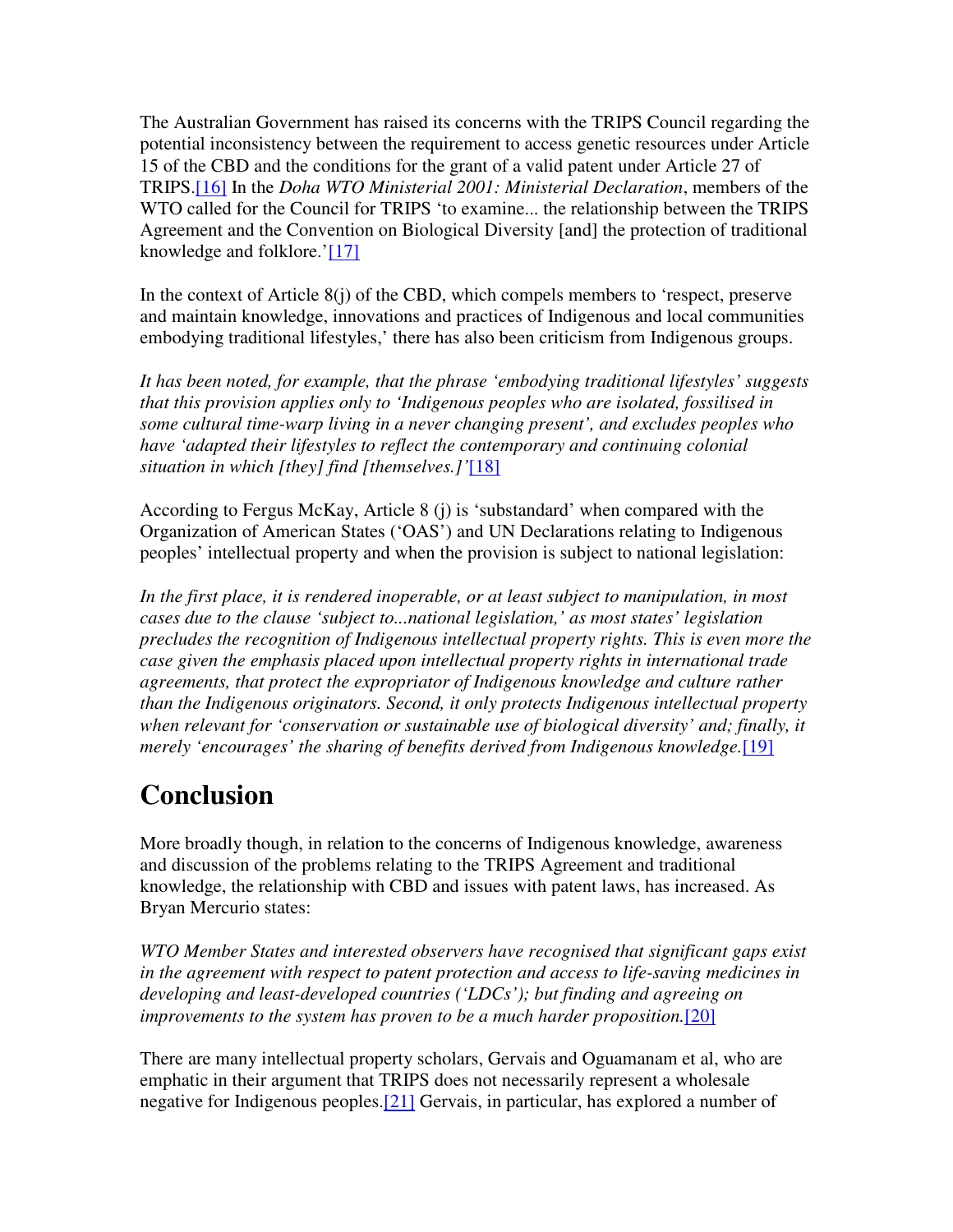ways in which the Western intellectual property system can better protect Indigenous knowledge considering the development of *sui generis* protection, unjust enrichment, misappropriation or geographical indications.[22] Either way, Gervais et al are adamant about the need for the intellectual property system to recognise its inflexibility in relation to non-Western notions of creativity and protection. This is something WTO state parties have been reluctant to acknowledge to date.

*Megan Davis is a Senior Research Fellow in the Research Unit of Jumbunna Indigenous House of Learning, UTS.*

[1] This paper is an adapted extract from the author's article 'International Trade, the World Trade Organisation and the Human Rights of Indigenous Peoples' (2006) 8 *Balayi: Culture, Law and Colonialism.*

[2] Secretariat of the Permanent Forum on Indigenous Issues*, Indigenous Peoples and the International and Domestic Protection of Traditional Knowledge* E/CN.4/Sub.2/AC.4/2005/CRP.4, (2005).

[3] E-I Daes, World Intellectual Property Organization, 'Opening Address' (Roundtable on Intellectual Property and Indigenous Peoples, Geneva, 23 July 1998).

[4] See generally, *Intellectual Property Needs and Expectations of Traditional Knowledge Holders, WIPO Report on Fact-Finding Missions on Intellectual Property and Traditional Knowledge (1998-1999)* Geneva, WIPO/GRTKF/IC/1/12 Part 1 (2001).

[5] Intergovernmental Committee on Intellectual Property and Genetic Resources, *Traditional Knowledge and Folklore: First Session,* WIPO/GRTKF/IC/1/12 (2001). WIPO is the World Intellectual Property Organization.

[6] *Report of the Working Group on Indigenous Populations on its Twenty-third Session*, E/CN.4/Sub.2/2005/26 (2005).

[7] C Monagle, CIEL and World Wide Fund for Nature ('WWF') International, *Biodiversity and Intellectual Property Rights: Reviewing Intellectual Property Rights in Light of the Objectives of the Convention on Biological Diversity* (2001) <http://www.ciel.org/Publications/tripsmay01.PDF> at 11 August 2006.

[8] E-I Daes, Special Rapporteur of the Sub-Commission on Prevention of Discrimination and Protection of Minorities and President of the Working Group on Indigenous Populations, *Discrimination Against Indigenous Peoples: Study on the Protection of the Cultural and Intellectual Property of Indigenous People* Geneva, 45th Session, E/CN.4/Sub.2/1993/28 (1993).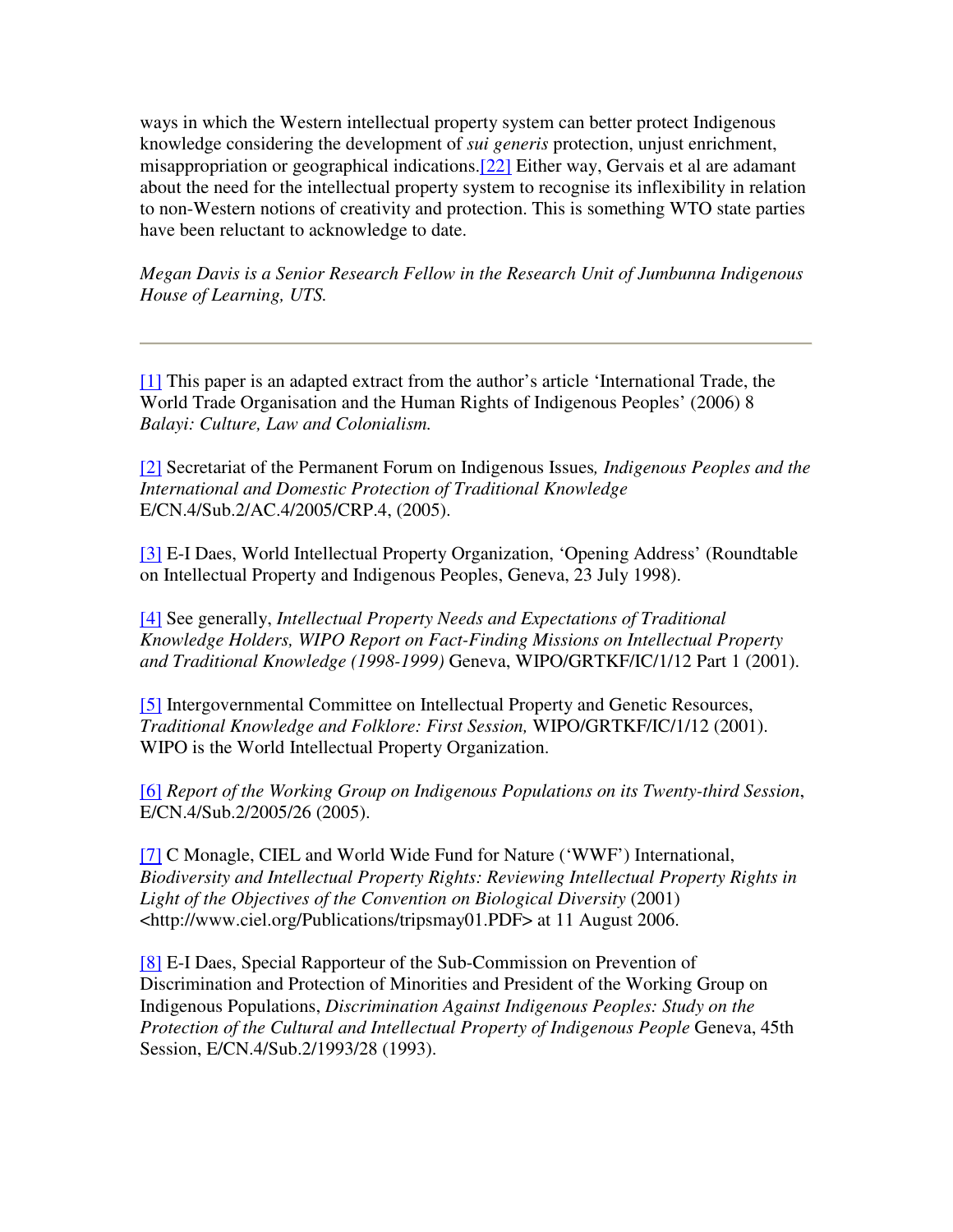[9] R Paterson and D Karjala, 'Looking Beyond Intellectual Property in Resolving Protection of the Intangible Cultural Heritage of Indigenous Peoples' (2003) 11 *Cardozo Journal of International Law and Comparative Law* 633.

[10] Convention on Biodiversity Conference of the Parties ('COP'), *Biodiversity 2000* UNEP/CBD/COP/5/23/Dec V/26 (2000).

[11] See generally, Aboriginal and Torres Strait Islander Social Justice Commissioner, Human Rights and Equal Opportunity Commission, 'Chapter 5: International Issues' *Fourth Report: 1996, 104;* A O Wu, 'Surpassing the Material: The Human Rights Implications of Informed Consent in Bioprospecting Cells Derived from Indigenous People Groups' (2000) 78 *Washington University Law Quarterly* 979.

[12] 'Agreement on Trade-Related Aspects of Intellectual Property Rights,' *Marrakesh Agreement Establishing the World Trade Organization,* Annex 1C, The Legal Texts: The Results of the Uruguay Round of Multilateral Trade Negotiations 320 (1999), 1869 U.N.T.S. 299, 33 I.L.M. 1197 (1994).

[13] C Dommen, *Adding Values: Business, the WTO and Human Rights* (2006) International Council on Human Rights Policy <http://www.ichrp.org/paper\_files/107\_w\_03.doc> at 11 August 2006.

[14] See generally, J Jones, 'Protecting Indigenous Heritage in the Face of Globalisation' (2004) 6 *Indigenous Law Bulletin* 4, 4.

[15] *Convention on Biological Diversity* ('CBD'), Article 15(4) and (5).

[16] *Communication from Australia to WTO Council for TRIPS* (2001) IP/C/W/310.

[17] *Doha WTO Ministerial 2001: Ministerial Declaration* (2001) WT/MIN(01)/DEC/1.

[18] S Pritchard and C Heindow-Dolman, 'Indigenous Peoples and International Law: A Critical Overview' (1998) 3 *Australian Indigenous Law Reporter* 473.

[19] F MacKay, Forest Peoples Programme, *The Rights of Indigenous Peoples in International Law* (1998) <http://www.omced.org/cases/case\_McKay.pdf> at 11 August 2006.

[20] Bryan Mercurio, 'TRIPSs, Patents and Access to Life-Saving Drugs in the Developing World' (2004) 8 *Marquette Intellectual Property Law Review* 211.

[21] Daniel Gervais et al, 'Traditional Knowledge & Intellectual Property: A TRIPS-Compatible Approach' (2005) *Michigan State Law Review* 137; Chidi Oguamanam, 'Localizing Intellectual Property in the Globalization Epoch: The Integration of Indigenous Knowledge' (2004) 11 *Indiana Journal of Global Legal Studies* 135.